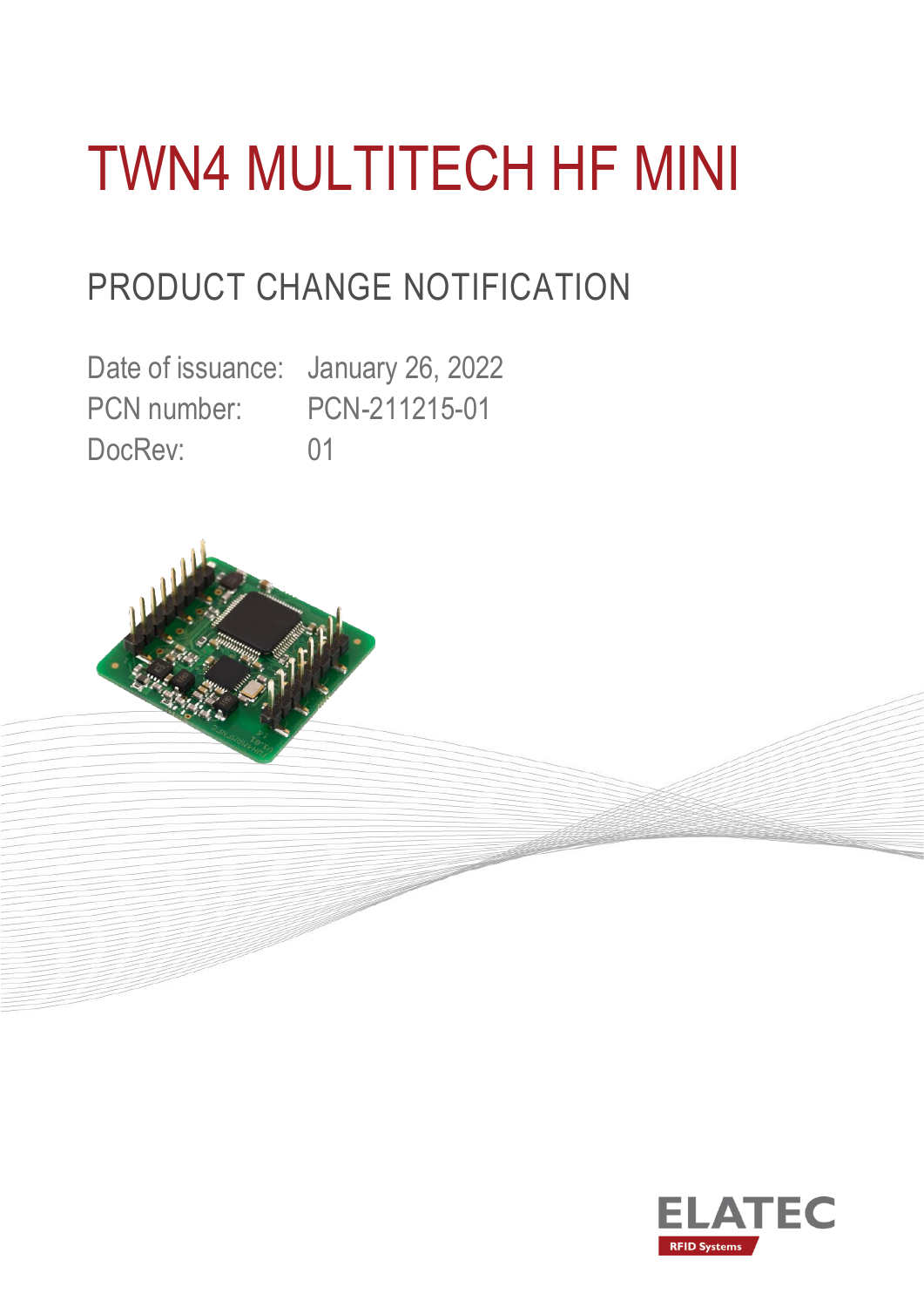# TABLE OF CONTENTS

| $1 -$          |     |  |  |  |  |
|----------------|-----|--|--|--|--|
|                | 1.1 |  |  |  |  |
|                | 1.2 |  |  |  |  |
| $2^{\circ}$    |     |  |  |  |  |
| $\mathcal{S}$  |     |  |  |  |  |
| $\overline{4}$ |     |  |  |  |  |
| 5              |     |  |  |  |  |
| $6\phantom{a}$ |     |  |  |  |  |

# <span id="page-1-0"></span>1 INTRODUCTION

### <span id="page-1-1"></span>1.1 REASON FOR CHANGE

Due to the acute shortage of semiconductor technology, all sectors of the electronic industry face a chip allocation situation. Not only smartphones, cars, laptops, consumer electronics are affected, but also the RFID industry. Elatec constantly observes the chip market situation and decided in early stages of the shortage to integrate an alternative and compatible type of the main processor in our product lines. This enables Elatec to remain available for delivery and to stay a reliable partner for our customers.

In addition to the semiconductor shortage, the lead time for these components is also affected. The design-in of an alternative main processor allows a reasonable lead time, which benefits our customers.

#### <span id="page-1-2"></span>1.2 REVISION HISTORY

|                | <b>DESCRIPTION</b>                    |  | <b>ION</b><br>-- |
|----------------|---------------------------------------|--|------------------|
| 0 <sub>1</sub> | $- \cdot$<br><br><b>FILS</b><br>าแเบเ |  | LILUL            |

### <span id="page-1-3"></span>2 CHANGE DESCRIPTION

The integration of an alternative main processor as described in chapter 1.1. causes an upgrade of some product lines to a new **firmware version 4.07**. The new firmware 4.07 includes all features of the previous firmware versions.

The firmware version 4.07 requires a **bootloader version 1.50.** Please note that this bootloader version, isn't downwards compatible with older firmware versions than firmware version 4.07.

The version of the bootloader and the version of the firmware are visible on the label of the product, i.e., B/**B1.50**/NCF**4.07**/PRS1.04